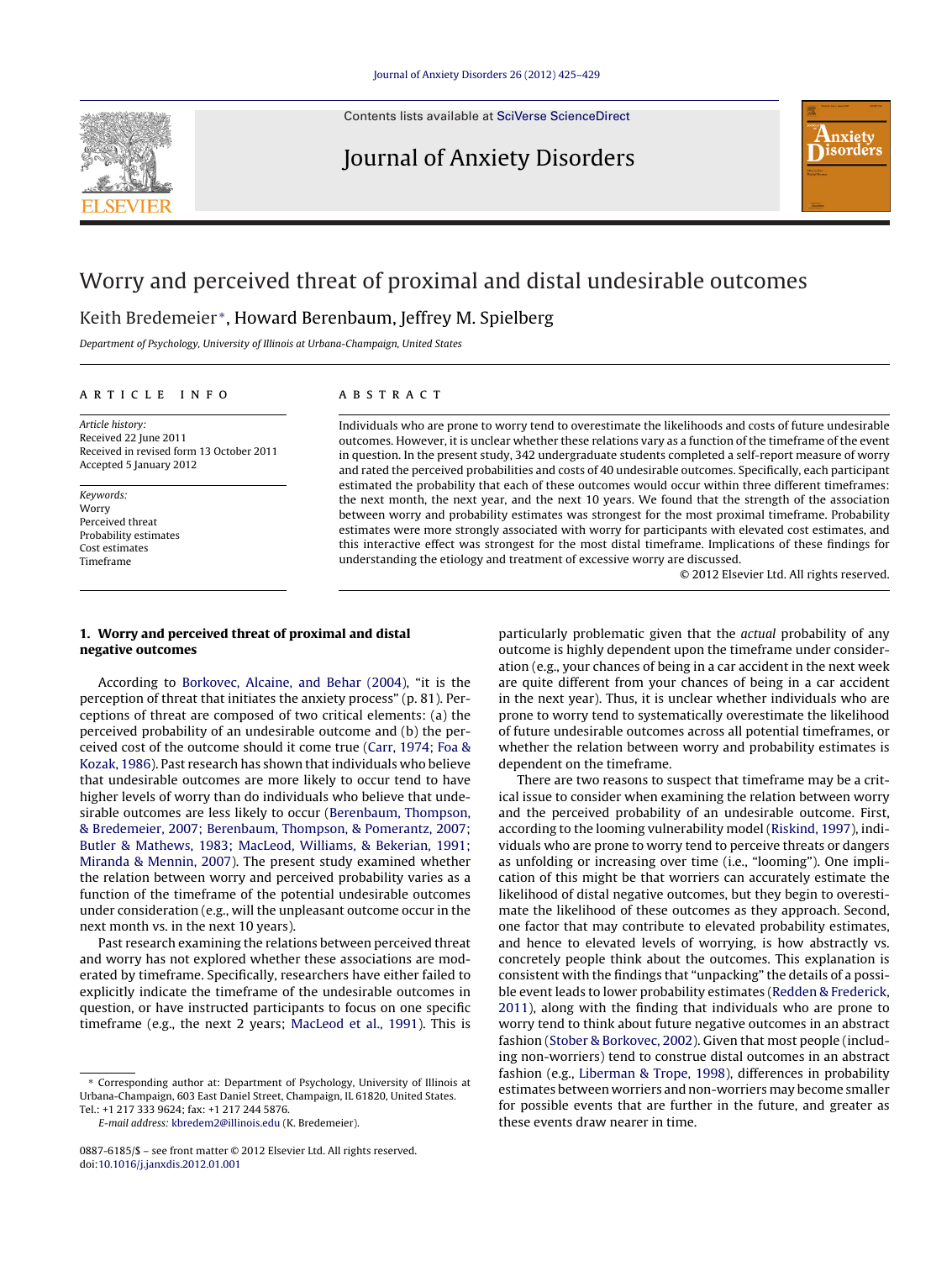Past research has also shown that individuals who believe that undesirable outcomes will be more costly tend to have higher levels of worry [\(Berenbaum,](#page-4-0) [Thompson,](#page-4-0) [&](#page-4-0) [Bredemeier,](#page-4-0) [2007;](#page-4-0) [Berenbaum,](#page-4-0) [Thompson,](#page-4-0) [&](#page-4-0) [Pomerantz,](#page-4-0) [2007;](#page-4-0) [Butler](#page-4-0) [&](#page-4-0) [Mathews,](#page-4-0) [1983\).](#page-4-0) Furthermore, [Berenbaum,](#page-4-0) [Thompson,](#page-4-0) [and](#page-4-0) [Pomerantz](#page-4-0) [\(2007\)](#page-4-0) found that the interaction of probability and cost estimates significantly predicted worry above and beyond the direct effects of each – specifically, the impact of probability estimates increased as cost estimates increased. However, [Berenbaum,](#page-4-0) [Thompson,](#page-4-0) [and](#page-4-0) [Bredemeier](#page-4-0) [\(2007\)](#page-4-0) failed to replicate this finding. One possible explanation for these discrepant findings is that the interactive effect of probability and cost estimates may vary by timeframe. Different methods were employed in these two studies to measure perceived threat – specifically, [Berenbaum,](#page-4-0) [Thompson,](#page-4-0) [and](#page-4-0) [Pomerantz](#page-4-0) [\(2007\)](#page-4-0) asked participants to generate a short list of undesirable outcomes that they think most about and provide probability and cost estimates for each, whereas [Berenbaum,](#page-4-0) [Thompson,](#page-4-0) [and](#page-4-0) [Bredemeier](#page-4-0) [\(2007\)](#page-4-0) asked participants to provide probability and cost estimates for a standardized list of undesirable outcomes.<sup>1</sup> These approaches could have (inadvertently) tapped into different timeframes. For example, asking participants to generate their own set of undesirable outcomes may encourage them to focus on long-term concerns rather than day-to-day worries, whereas asking them to provide probability and cost estimates for specific outcomes without reference to a timeframe may encourage them to focus on the near future when generating these estimates.

In the present study, we sought to address this important yet unexamined issue by exploring whether the relation between perceived threat and worry is moderated by timeframe. Specifically, we asked participants to generate probability estimates for a set of undesirable outcomes for three different timeframes (the next month, the next year, and the next 10 years). We hypothesized that elevated levels of worry would be associated with elevated probability estimates for proximal but not distal undesirable outcomes. In other words, we expected that timeframe would interact with worry to predict probability estimates. We also examined whether the relation between worry and the interaction of probability and cost estimates varied as a function of the timeframe upon which the probability estimates were based. Finally, to examine specificity, we also measured participants' levels of anhedonic depression and anxious arousal. While both of these variables are associated with elevated probability estimates [Berenbaum,](#page-4-0) [Thompson,](#page-4-0) [and](#page-4-0) [Bredemeier](#page-4-0) [\(2007\),](#page-4-0) neither are thought to be related to "looming vulnerability" or abstract construal of threat. Thus, we predicted that timeframe would not interact with anhedonic depression or anxious arousal to predict threat estimates. Findings in line with these hypotheses would have important implications for our understanding of the relation between worry and perceived threat, and in turn, interventions designed to target biased threat estimates in individuals experiencing excessive worry.

#### **2. Methods**

#### 2.1. Participants

Three hundred and forty-two college students (62% female), ranging in age from 18 to 26 years ( $M = 18.9$ ;  $SD = 1.0$ ), participated in the study for course credit. Most (63%) reported being European American, 16% were Asian American, 6% were African American, 6% were Latino/a, 2% were Biracial, and 7% selected the descriptor "other."

#### 2.2. Measures

Worry was measured using the Penn State Worry Questionnaire (PSWQ; [Meyer,](#page-4-0) [Miller,](#page-4-0) [Metzger,](#page-4-0) [&](#page-4-0) [Borkovec,](#page-4-0) [1990\).](#page-4-0) The PSWQ is composed of 16 items (e.g., "My worries overwhelm me"), and participants rate how typical each statement is of them on a scale from 1 ("not at all typical") to 5 ("very typical"). Thus, scores can range from 16 to 80. Importantly, this full range of scores was represented in our sample. In fact, individuals with high PSWQ scores were not rare; 91 participants had scores of 62 or greater (which represents a proposed cutoff for identifying individuals with pathological levels of worry in unselected student samples; see [Behar,](#page-4-0) [Alcaine,](#page-4-0) [Zuellig,](#page-4-0) [&](#page-4-0) [Borkovec,](#page-4-0) [2003\).](#page-4-0) Past research suggests that the PSWQ has excellent test-retest reliability ( $r = .92$  over 8-10 weeks; [Meyer](#page-4-0) et [al.,](#page-4-0) [1990\).](#page-4-0) Further, this scale has good convergent validity (with selfreport measures and clinical ratings of related constructs; see [Behar](#page-4-0) et [al.,](#page-4-0) [2003;](#page-4-0) [Meyer](#page-4-0) et [al.,](#page-4-0) [1990\).](#page-4-0) Internal consistency of the PSWQ (measured using Cronbach's alpha) in the present sample was .94.

Anxious arousal and anhedonic depression were measured using the relevant subscales from the Mood and Anxiety Symptom Questionnaire (MASQ; Watson, Weber, Assenheimer, Clark, Strauss, & McCormick., 1995). On the MASQ, individuals indicate how frequently they have experienced a variety of symptoms during the past week. The anxious arousal subscale is composed of 17 items related to somatic tension and sympathetic hyperarousal (e.g., "hands were shaky", "startled easily"). The anhedonic depression subscale is composed of 22 items related to experiences of pleasant mood, as well as other symptoms that distinguish depression from anxiety (e.g., "felt like nothing was very enjoyable", "thoughts of death or suicide"). Past research suggests that these subscales have good convergent validity (e.g., with other self-report measures of related constructs; see [Nitschke,](#page-4-0) [Heller,](#page-4-0) [Imig,](#page-4-0) [McDonald,](#page-4-0) [&](#page-4-0) [Miller,](#page-4-0) [2001;](#page-4-0) [Watson](#page-4-0) et [al.,](#page-4-0) [1995\).](#page-4-0) Importantly, these scales have been shown to effectively distinguish among dimensions/types of depression and anxiety (e.g., they are modestly correlated with one another and can distinguish individuals with depressive disorders from individuals with anxiety disorders; see [Buckby,](#page-4-0) [Yung,](#page-4-0) [Cosgrave,](#page-4-0) [&](#page-4-0) [Killackey,](#page-4-0) [2007;](#page-4-0) [Nitschke](#page-4-0) et [al.,](#page-4-0) [2001\).](#page-4-0) Internal consistency for the anxious arousal and anhedonic depression subscales in our sample were .84 and .91, respectively.

To measure perceived threat, participants were asked to indicate "how likely" ( $0$  = not at all likely;  $6$  = almost certain) it was that 40 negative outcomes (e.g., "your health deteriorating," "losing a close friend," "making a mistake at work") were to occur in three different timeframes: (1) the next month; (2) the next year; and (3) the next 10 years. Then, participants were asked to indicate "how bad" ( $0$  = not at all bad;  $6$  = horrific) it would be if each of these outcomes were to occur, independent of timeframe. Thus, participants provided three probability estimates for each undesirable outcome, but only one cost estimate for each. This strategy of measuring perceived threat has been used in past research (e.g., [Berenbaum,](#page-4-0) [Thompson,](#page-4-0) [&](#page-4-0) [Bredemeier,](#page-4-0) [2007;](#page-4-0) [Butler](#page-4-0) [&](#page-4-0) [Mathews,](#page-4-0) [1983\),](#page-4-0) but without asking participants to provide separate probability estimates for different timeframes. Our list of undesirable outcomes included several from each of the major sources of worry identified in past research (e.g., interpersonal, achievement, financial, health) – it was largely derived from the list used in by [Berenbaum,](#page-4-0) [Thompson,](#page-4-0) [and](#page-4-0) [Bredemeier](#page-4-0) [\(2007\),](#page-4-0) eliminating a few for which there was very little variability and adding a few that we anticipated would be more likely to occur within the next month (e.g., "making a mistake at work"). Probability estimate scores were computed

<sup>&</sup>lt;sup>1</sup> In Study 2 of [Berenbaum,](#page-4-0) [Thompson,](#page-4-0) [and](#page-4-0) [Bredemeier](#page-4-0) [\(2007\),](#page-4-0) participants also completed an idiographic measure in addition to the standardized list of undesirable outcomes. However, a composite score was used for analyses, and the instructions for the idiographic measure differed slightly from those used in [Berenbaum,](#page-4-0) [Thompson,](#page-4-0) [and](#page-4-0) [Pomerantz](#page-4-0) [\(2007\)](#page-4-0) – specifically, participants' were asked to generate a list of the five undesirable outcomes they worry about most, as opposed to the five undesirable outcomes they think about most.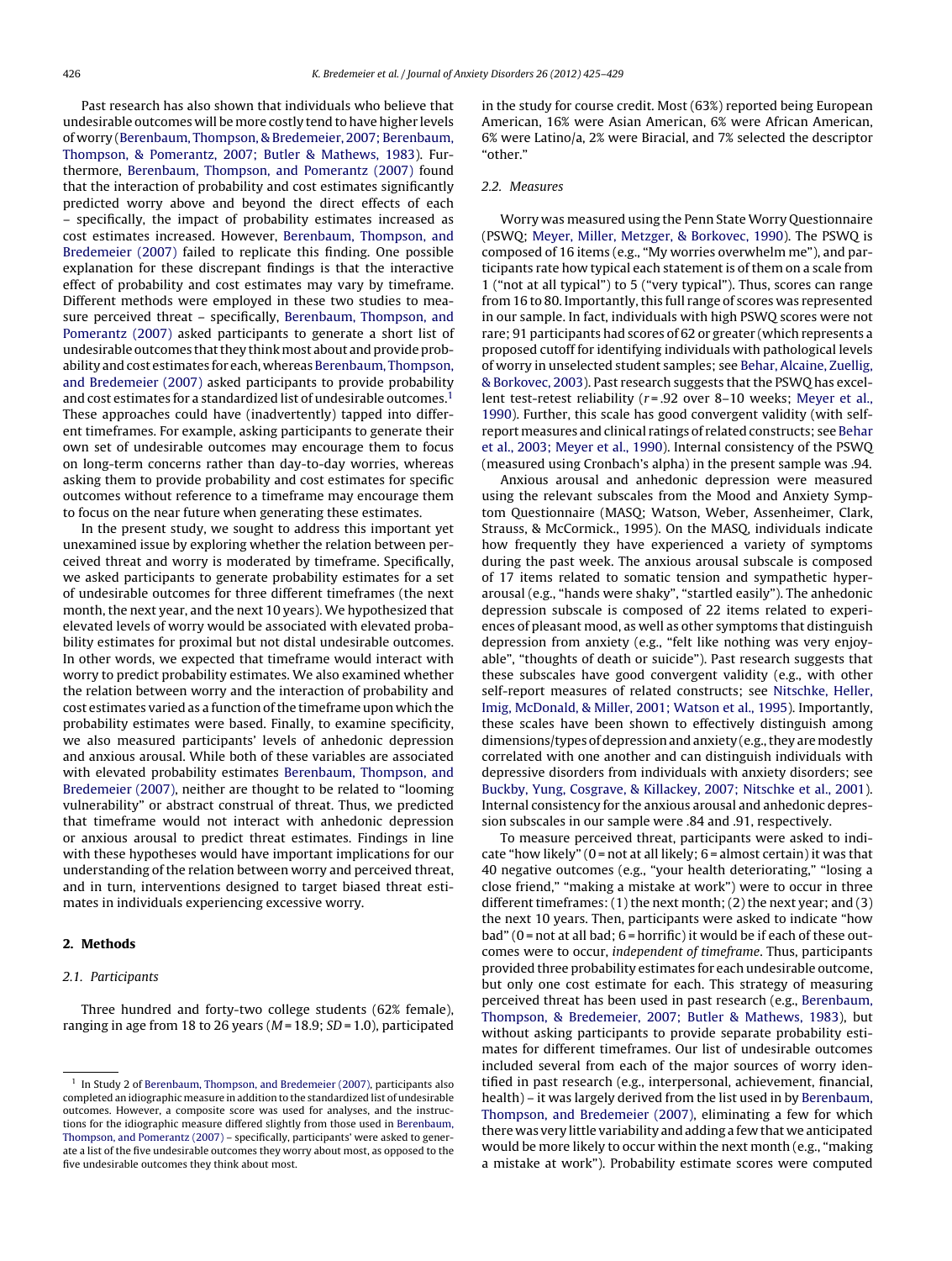by averaging the 40 "how likely" ratings within each timeframe, and cost estimate scores were computed by averaging the 40 "how bad" ratings. Internal consistencies of probability estimates for the next month, next year, and next 10 years were .94, .93, and .95, respectively. Internal consistency of cost estimates was .95.

#### 2.3. Statistical analyses

To test whether cost estimates are associated with worry, we computed a zero-order correlation between these two scores. To examine specificity, correlations were computed with anhedonic depression and anxious arousal scores. To determine if probability estimates varied as a function of timeframe, we conducted repeated measures analysis of variance (ANOVA), treating probability estimates as a within-subjects variable with 3 levels (next month, next year, and next 10 years) using Geisser–Greenhouse corrections for violations of sphericity. To test whether the relation between probability estimates and worry varied based upon the timeframe of the outcome in question, worry was included in this analysis as a between-subjects covariate. We hypothesized that there would be a significant timeframe  $\times$  worry interaction. Again, to examine specificity, comparable analyses were conducting with anhedonic depression and anxious arousal scores as between-subjects covariates. For significant interactions, follow-up analyses were conducted by computing zero-order correlations between probability estimates and worry separately for each timeframe, then statistically comparing the magnitude of these associations by using structural equation modeling (SEM), following recommendations from [Preacher](#page-4-0) [\(2006\).](#page-4-0) Similar methods were used to examine whether the association between the interaction of probability and cost estimates and worry varied by timeframe, except: (1) residualized product scores were used in the repeated measures ANOVA to remove the marginal effects of probability and cost estimates; (2) follow-up analyses were conducted using hierarchical regression, entering standardized probability and cost estimates in the first step and the interaction term in the second step; and (3) we compared part correlations between the product scores and worry in the SEM analyses, again following procedures described by [Preacher](#page-4-0) [\(2006\).](#page-4-0)

#### **3. Results**

Fourteen participants were excluded from the analyses (13 were missing data for ten or more items within any timeframe on the perceived threat survey and 1 was a multivariate outlier), resulting in a total sample size of 328. Consistent with past research (e.g., [Berenbaum,](#page-4-0) [Thompson,](#page-4-0) [&](#page-4-0) [Pomerantz,](#page-4-0) [2007;](#page-4-0) [Butler](#page-4-0) [&](#page-4-0) [Mathews,](#page-4-0) [1983\),](#page-4-0) perceived cost estimates for future undesirable outcomes were significantly associated with self-reported levels of worry  $(r=.27, p<.01)$ . Also consistent with past research [\(Berenbaum,](#page-4-0) [Thompson,](#page-4-0) [&](#page-4-0) [Bredemeier,](#page-4-0) [2007\),](#page-4-0) this association was unique to worry, as neither anxious arousal nor anhedonic depression was significantly associated with cost estimates ( $r = .09$  and  $r = .08$ , respectively).

Not surprisingly, probability estimates increased as a function with time, as reflected by a significant main effect of timeframe in the repeated measures ANOVA  $(F(1.14, 373.18) = 511.78, p < .01,$  $\eta_p^2 = .61$ ). As hypothesized, the association between probability estimates and worry varied by timeframe, as reflected by a significant timeframe  $\times$  worry interaction in the repeated measures ANOVA (F(1.18, 369.71)=4.95, p < .05,  $\eta_p^2 =$  .016). In contrast, neither anxious arousal nor anhedonic depression significantly interacted with timeframe to predict probability estimates ( $ps$  > .10). Follow-up analyses revealed that, in line with our predictions, the association between worry and probability estimates was weakest for the next 10 years timeframe ( $r = .07$ ,  $p = .20$ ), stronger for the next



**Fig. 1.** Effect sizes for the relations between worry and probability estimates (left) and the relations between worry and the interaction of probability and cost estimates (right) as a function of timeframe. Note: \*Significant difference between effects, alpha:  $p < .05$ .

year timeframe ( $r = .15$ ,  $p < .01$ ), and strongest for the next month timeframe ( $r = 0.20$ ,  $p < 0.01$ ). In other words, the strength of the association between probability estimates and worry increased as the timeframe for the outcomes in question decreased. This pattern is portrayed graphically on the left side of Fig. 1. Statistical comparisons of these associations revealed significant differences between the strength of the association for the next month and next 10 years timeframes (CMIN =  $6.07, p < .05$ ) as well as the next year and next 10 years timeframes (CMIN =  $6.44$ ,  $p < .05$ ), but not the next month and next year timeframes (CMIN =  $2.74$ ,  $p = .10$ ).

The degree to which the interaction of probability and cost estimates was associated with worry (above and beyond the marginal effects) also varied by timeframe, as reflected by a significant timeframe  $\times$  worry interaction in the repeated measures ANOVA involving the residualized product scores  $(F(1.20, 374.28) = 3.87,$  $p < .05$ ,  $\eta_p^2 = .012$ ). Again, neither anxious arousal nor anhedonic depression significantly interacted with timeframe to predict the residualized product scores (ps > .10). Follow-up analyses revealed that the association between worry and the interaction of probability and cost estimates was weakest for the next month timeframe  $(B=.12, p<.05)$ , stronger for the next year timeframe  $(B=.18,$  $p$  < 0.01), and strongest for the next 10 years timeframe ( $B = 0.23$ ,  $p$  < .01). In other words, the pattern of results regarding the interaction terms was opposite to that regarding probability estimates alone. This pattern is portrayed graphically on the right side of Fig. 1. Statistical comparisons of these associations revealed significant differences between the strength of the association for the next month and next year timeframes (CMIN =  $5.41, p < .05$ ) as well as the next month and next 10 years timeframes (CMIN =  $4.50, p < .05$ ), but not the next year and next 10 years timeframes (CMIN = 2.20,  $p = .14$ ). The nature of these interactive effects is shown in [Fig.](#page-3-0) 2. As can be seen in [Fig.](#page-3-0) 2, for the next 10 years timeframe, probability estimates were more strongly associated with worry for participants with elevated cost estimates, and this interactive effect decreased as the timeframe became shorter. Importantly, the pattern of this interactive effect is quite similar to the pattern of the probability  $\times$  cost interaction reported by [Berenbaum,](#page-4-0) [Thompson,](#page-4-0) [and](#page-4-0) [Pomerantz](#page-4-0) [\(2007\),](#page-4-0) who also found that probability estimates are more strongly associated with worry for individuals with elevated cost estimates.

#### **4. Discussion**

In the present study, we examined whether the relation between perceived threat of a future undesirable outcome and worry is moderated by the timeframe of the outcome in question.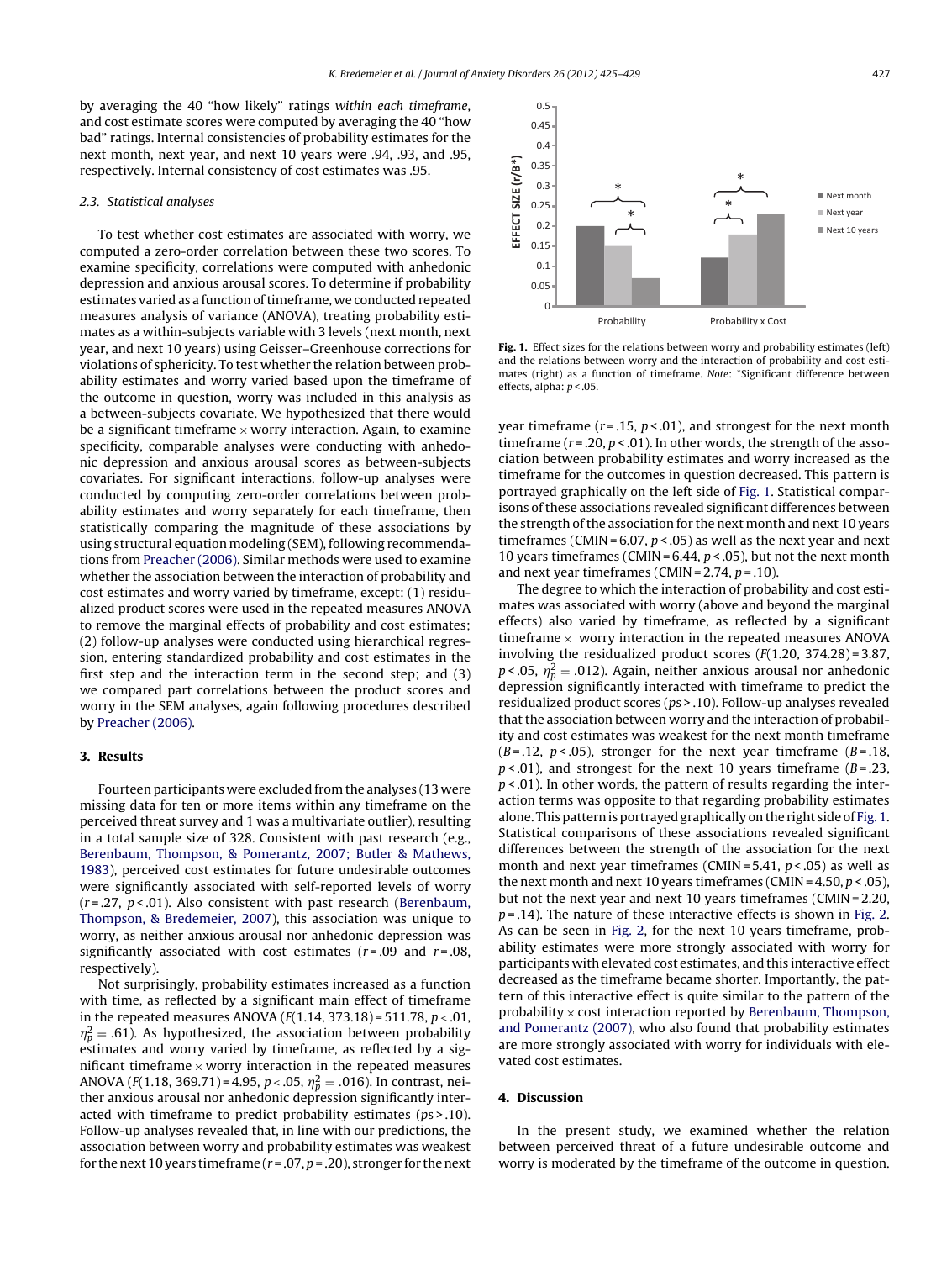<span id="page-3-0"></span>

**Fig. 2.** Probability  $\times$  cost estimates interactions predicting worry for: (a) the next month; (b) the next year, and (c) the next 10 years.

Consistent with past research (e.g., [Berenbaum,](#page-4-0) [Thompson,](#page-4-0) [&](#page-4-0) [Bredemeier,](#page-4-0) [2007;](#page-4-0) [Butler](#page-4-0) [&](#page-4-0) [Mathews,](#page-4-0) [1983\),](#page-4-0) we found that cost estimates were uniquely associated with worry. Moreover, we found that the relation between worry and probability estimates varies by timeframe, as does the relation between worry and the interaction of probability and cost estimates. Specifically, the relation between worry and probability estimates was stronger for proximal outcomes, whereas the relation between worry and the interaction of probability and cost estimates was stronger for distal outcomes. These findings may have a number of important implications for our understanding of the relation between worry and perceived threat, and in turn, the etiology and treatment of excessive worry.

First and foremost, our findings suggest that the role of probability estimates in initiative worry depends upon the timeframe of the feared outcome in question. Specifically, when not taking perceived costs into account, worry is associated with probability estimates for undesirable outcomes in the relatively near future, suggesting that the tendency to overestimate the likelihood that these outcomes will occur could play a more independent role in the initiation of worry about proximal outcomes. In contrast, worry is more strongly associated with probability estimates for undesirable outcomes in the distant future when cost estimates are also high, suggesting that the combined effects of overestimating

probabilities and costs could play a more critical role in the initiation of worry about distal outcomes. Of course, it is important to note that the data from the present study are correlational. Thus, we cannot draw definitive conclusions about whether these relations are causal. Future research should employ longitudinal and/or experimental designs to explore this issue.

Second, our findings may have important implications for some existing theories of worry. In particular, while a number of theories posit that perceived threat plays a prominent role in the initiation of worry (e.g., [Berenbaum,](#page-4-0) [2010;](#page-4-0) [Borkovec](#page-4-0) et [al.,](#page-4-0) [2004\),](#page-4-0) our findings suggest that, by ignoring the issue of timeframe, these theories do not adequately characterize the nature of the relation between worry and perceived threat. Furthermore, the looming vulnerability model([Riskind,](#page-4-0) [1997\)](#page-4-0) asserts that worry is associated with perceptions of increasing threat. Our findings suggest that one potentially important (but previously unexplored) implication of this tendency is that worriers could experience steadily increasing probability estimates as the event in question draws nearer. Finally, [Borkovec](#page-4-0) et [al.](#page-4-0) [\(2004\)](#page-4-0) have argued that worry functions as a means of cognitive avoidance. Our findings provide indirect support for the idea that using worry as an avoidance strategy over time may prevent worriers from engaging with evidence that conflicts with their concerns, which in turn may prevent them from correcting their inaccurate likelihood estimates over time and lead to a stronger association between probability estimates and worry for proximal outcomes. In line with this idea, [Stapinski,](#page-4-0) [Abbott,](#page-4-0) [and](#page-4-0) [Rapee](#page-4-0) [\(2010\)](#page-4-0) recently found experimental evidence that worrying maintains elevated perceptions of threat. Nevertheless, in order to fully understand the implications of our findings for these (and other) theories of worry, it will be necessary to directly explore the mechanisms accounting for the moderating effect of timeframe on the relation between worry and perceived threat.

Third, our findings may help to explain some inconsistencies from past research. In particular, inconsistent findings have been reported regarding whether the interaction of probability and cost estimates predicts worry [\(Berenbaum,](#page-4-0) [Thompson,](#page-4-0) [&](#page-4-0) [Bredemeier,](#page-4-0) [2007;](#page-4-0) [Berenbaum,](#page-4-0) [Thompson,](#page-4-0) [&](#page-4-0) [Pomerantz,](#page-4-0) [2007\).](#page-4-0) We found that the strength of the relation between worry and the interaction of probability and cost estimates was strongest in regards to distal outcomes. One potential explanation for this pattern is that, over longer timeframes, negative outcomes are inherently more likely to occur (e.g., you are more likely to suffer a serious injury in the next 10 years than you are to suffer a serious injury in the next week). Thus, the interactive effect of probability and cost estimates may become more robust when the actual probability of the event in question is relatively high. Another possibility is that distal outcomes only become sufficiently salient to garner attention when they are perceived as both very likely and very costly, given that there are lots of low cost outcomes that are fairly likely to occur in the long run (and one cannot attend to them all). Either of these accounts could explain why asking individuals to rate the probabilities and costs of self-generated outcomes [\(Berenbaum,](#page-4-0) [Thompson,](#page-4-0) [&](#page-4-0) [Pomerantz,](#page-4-0) [2007\)](#page-4-0) would be more likely to yield a probabil $ity \times cost$  interaction, relative to having them rate probabilities and costs for a specified list of outcomes with no explicit reference to timeframe [\(Berenbaum,](#page-4-0) [Thompson,](#page-4-0) [&](#page-4-0) [Bredemeier,](#page-4-0) [2007\).](#page-4-0) Future research should explore these ideas, along with other possible accounts for why the interactive effect of probability and cost estimates on worry is more prominent for distal outcomes. Furthermore, whereas the present study examined the extent to which probability estimates vary as a function of timeframe, we did not examine the extent to which cost estimates vary as a function of timeframe. In light of evidence that people tend to discount the value of future outcomes as a function of temporal distance (e.g., [Myerson](#page-4-0) [&](#page-4-0) [Green,](#page-4-0) [1995\),](#page-4-0) it may be useful to explore if and how cost estimates (and their relation to worry) vary by timeframe as well.